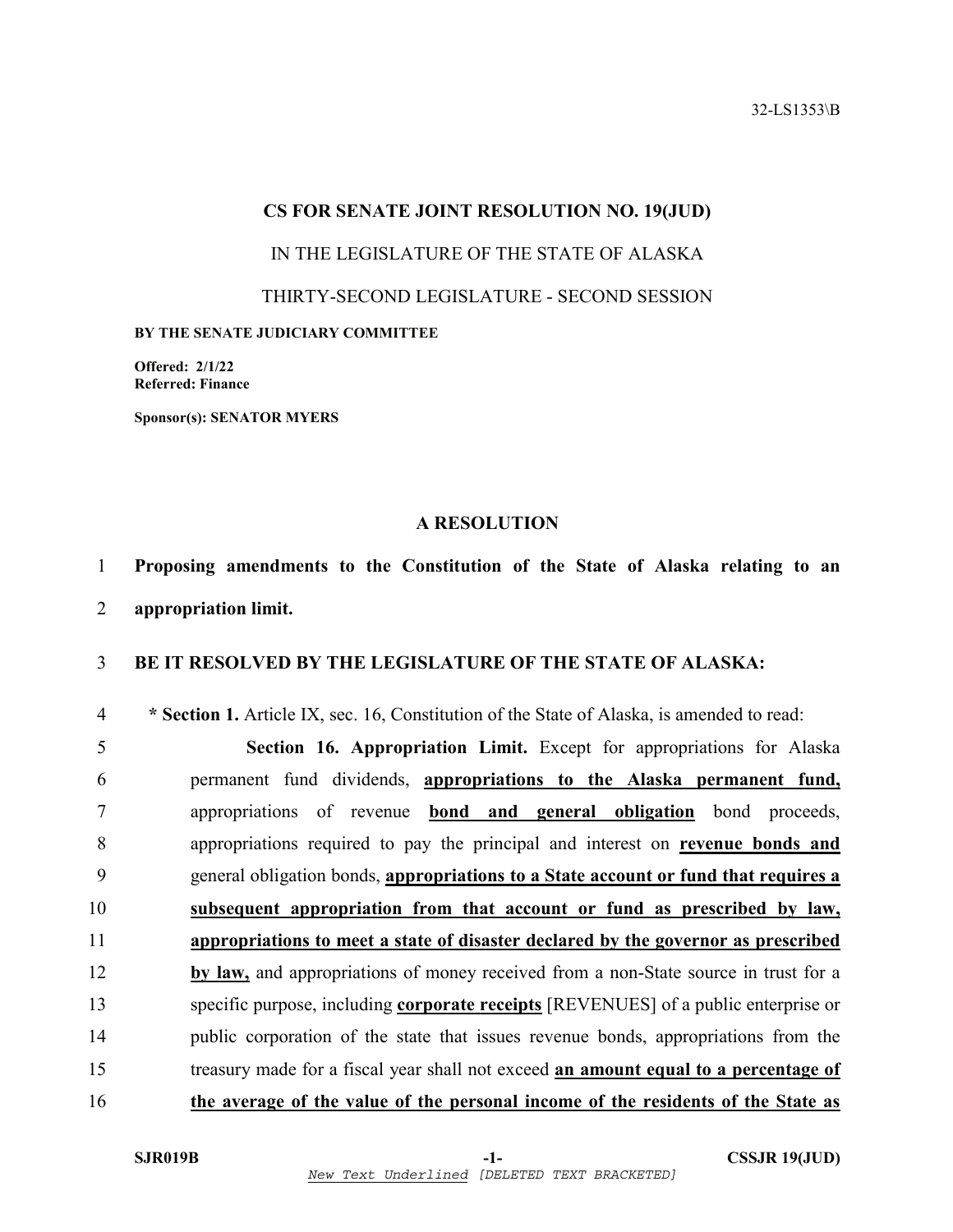1 **estimated by the federal bureau responsible for economic analysis according to**  2 **federal law for the five fiscal years immediately preceding the prior fiscal year.**  3 **The percentage shall be established by law that is not a law enacted as an**  4 **appropriation bill or fourteen and one-half percent, whichever is less. Upon an**  5 **affirmative vote of two-thirds of the membership of each house, the legislature**  6 **may appropriate an additional amount for capital improvements in excess of the**  7 **limit under this section, except that the total amount appropriated shall not**  8 **exceed an amount equal to fourteen and one-half percent of the average**  9 **calculated under this section. The value of the personal income of the residents in**  10 **this section shall not include compensation for state and local government**  11 **employees and shall not include distributions of the permanent fund dividend** 12 [\$2,500,000,000 BY MORE THAN THE CUMULATIVE CHANGE, DERIVED 13 FROM FEDERAL INDICES AS PRESCRIBED BY LAW, IN POPULATION AND 14 INFLATION SINCE JULY 1, 1981. WITHIN THIS LIMIT, AT LEAST ONE-15 THIRD SHALL BE RESERVED FOR CAPITAL PROJECTS AND LOAN 16 APPROPRIATIONS. THE LEGISLATURE MAY EXCEED THIS LIMIT IN BILLS 17 FOR APPROPRIATIONS TO THE ALASKA PERMANENT FUND AND IN 18 BILLS FOR APPROPRIATIONS FOR CAPITAL PROJECTS, WHETHER OF 19 BOND PROCEEDS OR OTHERWISE, IF EACH BILL IS APPROVED BY THE 20 GOVERNOR, OR PASSED BY AFFIRMATIVE VOTE OF THREE-FOURTHS OF 21 THE MEMBERSHIP OF THE LEGISLATURE OVER A VETO OR ITEM VETO, 22 OR BECOMES LAW WITHOUT SIGNATURE, AND IS ALSO APPROVED BY 23 THE VOTERS AS PRESCRIBED BY LAW. EACH BILL FOR APPROPRIATIONS 24 FOR CAPITAL PROJECTS IN EXCESS OF THE LIMIT SHALL BE CONFINED 25 TO CAPITAL PROJECTS OF THE SAME TYPE, AND THE VOTERS SHALL, AS 26 PROVIDED BY LAW, BE INFORMED OF THE COST OF OPERATIONS AND 27 MAINTENANCE OF THE CAPITAL PROJECTS. NO OTHER APPROPRIATION 28 IN EXCESS OF THIS LIMIT MAY BE MADE EXCEPT TO MEET A STATE OF 29 DISASTER DECLARED BY THE GOVERNOR AS PRESCRIBED BY LAW. THE 30 GOVERNOR SHALL CAUSE ANY UNEXPENDED AND UNAPPROPRIATED 31 BALANCE TO BE INVESTED SO AS TO YIELD COMPETITIVE MARKET